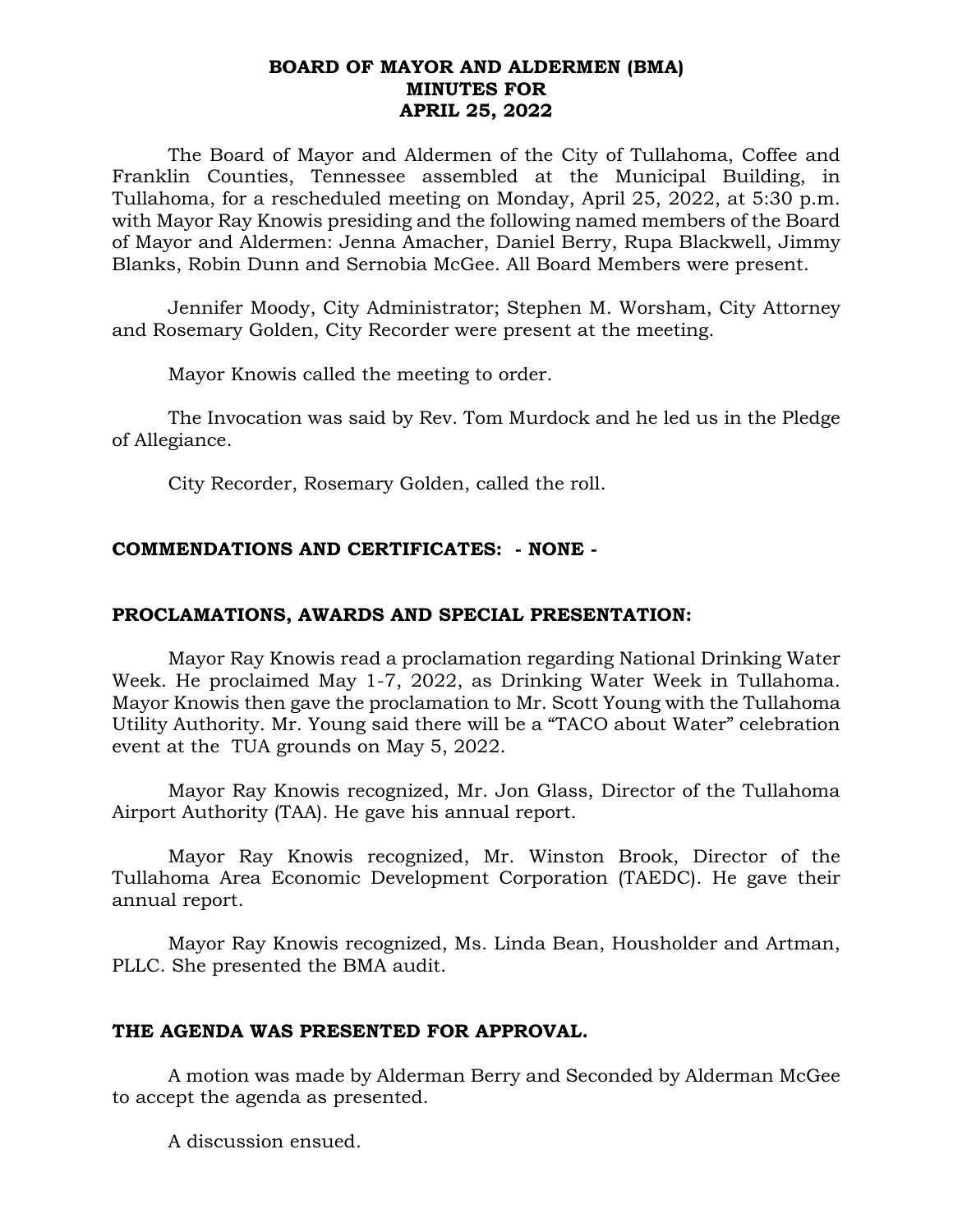An amendment was made by Alderman Dunn and was seconded by Alderman Berry to add an item under New Business to discuss a disciplinary action for Alderman Amacher's behavior, words and actions during the Board of Mayor and Aldermen meeting on April 11, 2022, and at the executive session held on February 28, 2022.

On roll call all members voted as follows:

Aye(s): Berry, Blackwell, Blanks, Dunn, Knowis, McGee, Nay(s): Amacher

The results being six (6) Ayes and one (1) Nay(s); passed and was so ordered.

A second amendment was made by Alderman Dunn and was seconded by Alderman Blanks to add an item under New Business to invoke an investigation (under Title 1, Chapter 2, Section 210 of the City's Charter) regarding Alderman Amacher.

On roll call all members voted as follows:

| Aye(s): | Blackwell, Blanks, Dunn, Knowis, McGee, |
|---------|-----------------------------------------|
| Nay(s): | Amacher, Berry                          |

The results being five (5) Ayes and two (2) Nay(s); passed and was so ordered.

The Mayor then called the original motion to accept the agenda as presented with the two amendments.

On roll call all members voted as follows:

Aye(s): Berry, Blackwell, Blanks, Dunn, Knowis, McGee Nay(s): Amacher

The results being six (6) Ayes and one (1) Nay(s), the motion passed and was so ordered.

### **COMMENTS FROM CITIZENS:**

Mr. Royce Massengill, 109 Gentry Street, said he had a public service announcement (PSA) regarding an event to take place on this up-coming June 18, 2022. It will be the first time that Juneteenth will be considered a Federal Holiday and there will be a free celebration at the CD Stamps facility.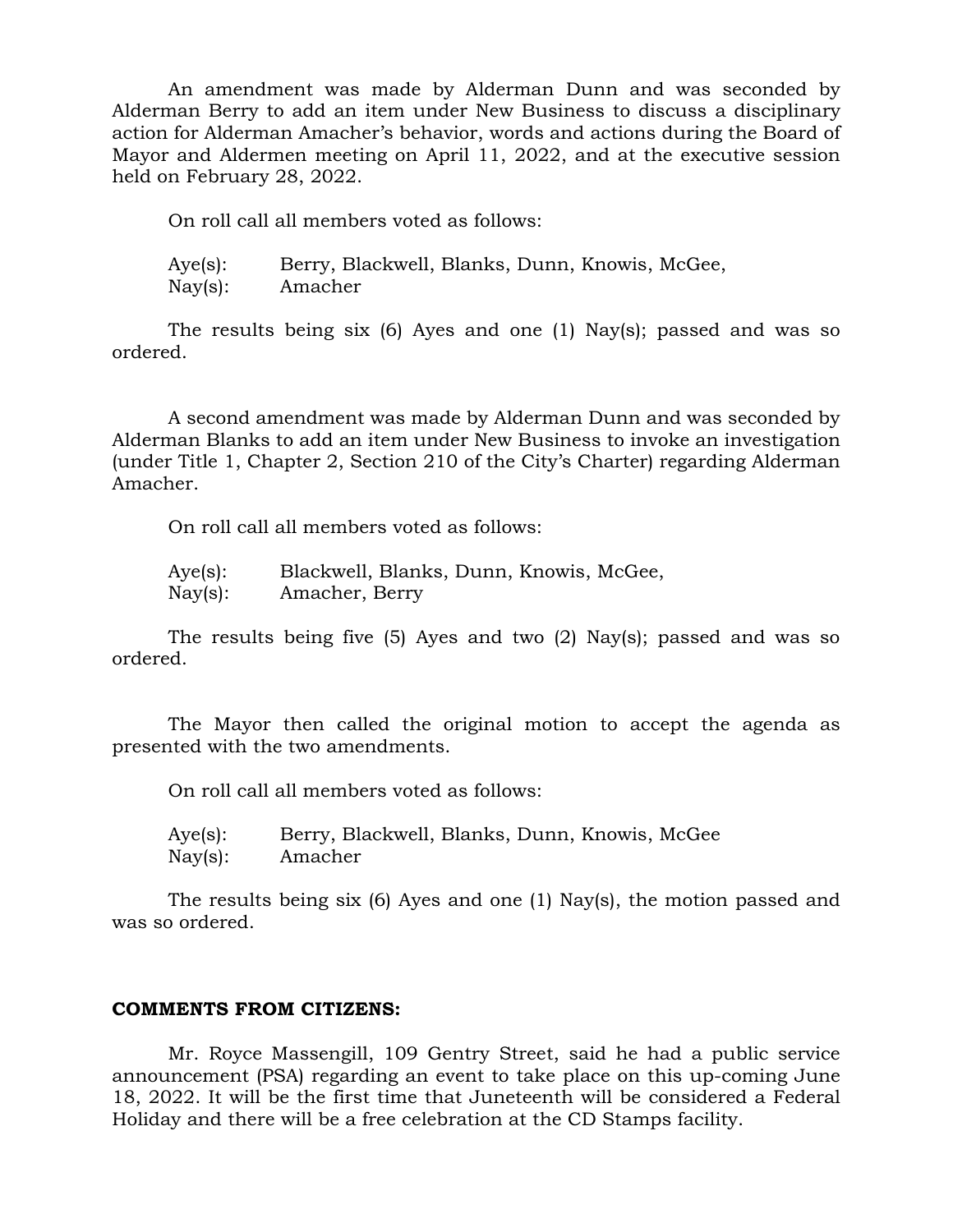Mayor Knowis stated that there were applicants for the board seat(s) on the Tullahoma Arts Council in the audience. There is an open position on that Board and there is an item on the agenda tonight that pertains to filling that position. He asked if any of the applicants wanted to speak.

Mr. Alan Mayes, 219 Lakewood Drive, gave a brief explanation of his qualifications. He asked the BMA to consider him for the open position on the Tullahoma Arts Council.

### **REPORTS FROM THE MEMBERS OF THE BOARD OF MAYOR AND ALDERMEN**

**ALDERMAN MCGEE** - Ms. McGee said the Tullahoma Housing Authority meeting had been cancelled. She thanked the Recreation Department for their recent pancake breakfast and said the Egg Hunt at the South Jackson Civic Center was a huge success. Alderman McGee said the personal agenda are hindering this board from doing City Business.

**ALDERMAN BERRY** - Mr. Berry stated he recently attended an outdoor event at the South Jackson Civic center.

**ALDERMAN AMACHER -** Ms. Amacher said she recently attended a Coffee County Consolidated Communications Commission meeting where they stated they were having phone issues. She said the recent Tourism Council meeting was cancelled.

**ALDERMAN BLACKWELL -** Ms. Blackwell thanked the Recreation Director, Mr. Dave Anderson, for his help with the Jefferson Street project. She said the Downtown Council should start meeting again the second week of June.

**ALDERMAN DUNN -** Ms. Dunn said the "Earth Day" celebration last week was a success. She said the Tree Board will have an event on April 29, 2022, at 10:00am to name the large Oak Tree that is located behind the Painted House Art Studio on East Lincoln Street.

**MAYOR PRO TEM BLANKS -** Dr. Blanks said, "Shop Tullahoma."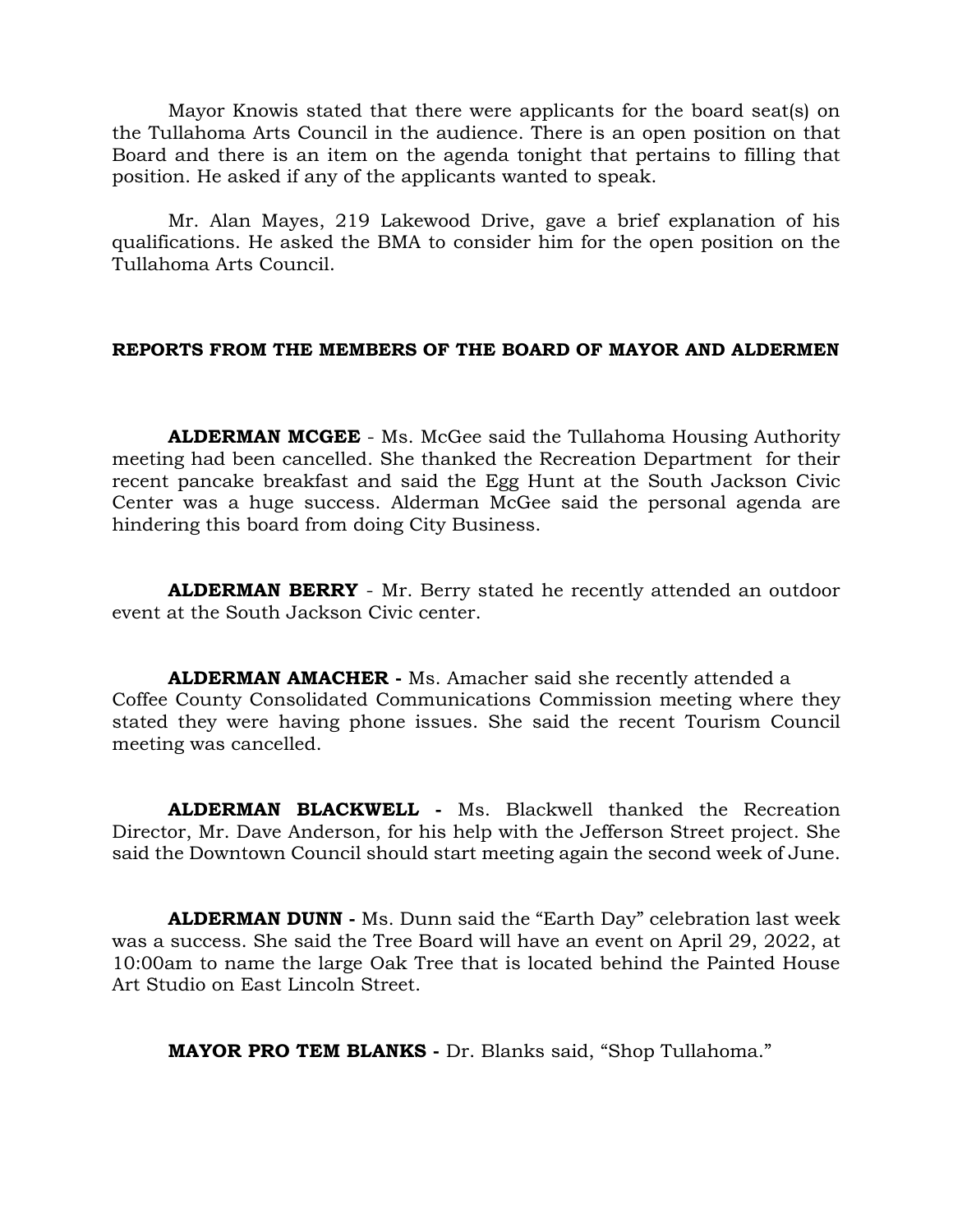**MAYOR RAY KNOWIS -** Mr. Knowis stated he had attended several meetings and events including: an Airport Authority meeting; he gave a tour of City Hall to young homeschooler; he gave a proclamation to the Campus Care Group; he attended a Duck River Board meeting and he attended a Planning Commission meeting. Mayor Knowis stated several members of the Farmers Market called him stating they would like to see a Pavilion provided on the grounds of the Civic Center. He stated there would be a "Spring Cleaning" that will happen on May 14, 2022, starting at the Public Works Building at 8:00 am.

 **CITY ATTORNEY -** Mr. Stephen M. Worsham stated he is working on several items for the City including speaking to MTAS risk management regarding ethics and moral principles.

**CITY ADMINISTRATOR –** Ms. Jennifer Moody reported the downtown signal project should start the week of July 11, 2022. She stated she will be speaking this Thursday morning at a TAMCAR seminar in Murfreesboro.

**CONSENT AGENDA:**

**ITEM NO. 22-54 – MINUTES OF THE APRIL 11, 2022, REGULAR MEETING.**

**ITEM NO. 22-55 – MARCH FINANCIAL REPORT**

**ITEM NO. 22-56 – ACCEPT DELIVERY OF THE FISCAL YEAR 2021 AUDIT REPORTS.**

**ITEM NO. 22-57 – APPROVE THE ONE-YEAR RENEWAL OF AN AGREEMENT WITH HOUSHOLDER ARTMAN, PLLC TO PERFORM AUDIT SERVICES FOR THE CITY OF TULLAHOMA, TULLAHOMA CITY SCHOOLS, TULLAHOMA INDUSTRIAL DEVELOPMENT BOARD, TULLAHOMA AIRPORT AUTHORITY, AND TULLAHOMA AREA ECONOMIC DEVELOPMENT CORPORATION, IN THE TOTAL AMOUNT OF \$46,250, FOR FY 2022.**

**ITEM NO. 22-58 – APPROVE A PERFORMANCE AGREEMENT WITH VINYL RADIO FOR A CONCERT TO BE HELD AT THE ANNUAL INDEPENDENCE DAY CELEBRATION.**

**ITEM NO. 22-59 – APPROVE AN AGREEMENT WITH PYRO SHOWS FOR A PROFESSIONAL FIREWORKS DISPLAY AT THE ANNUAL INDEPENDENCE DAY CELEBRATION.**

**ITEM NO. 22-60 – APPROVE A LICENSE AGREEMENT FOR THE 22ND ANNUAL ALL-AMERICAN SOAP BOX DERBY EVENT FOR SATURDAY, MAY 7, 2022.**

Mayor Ray Knowis read the captions for the items on the Consent Agenda.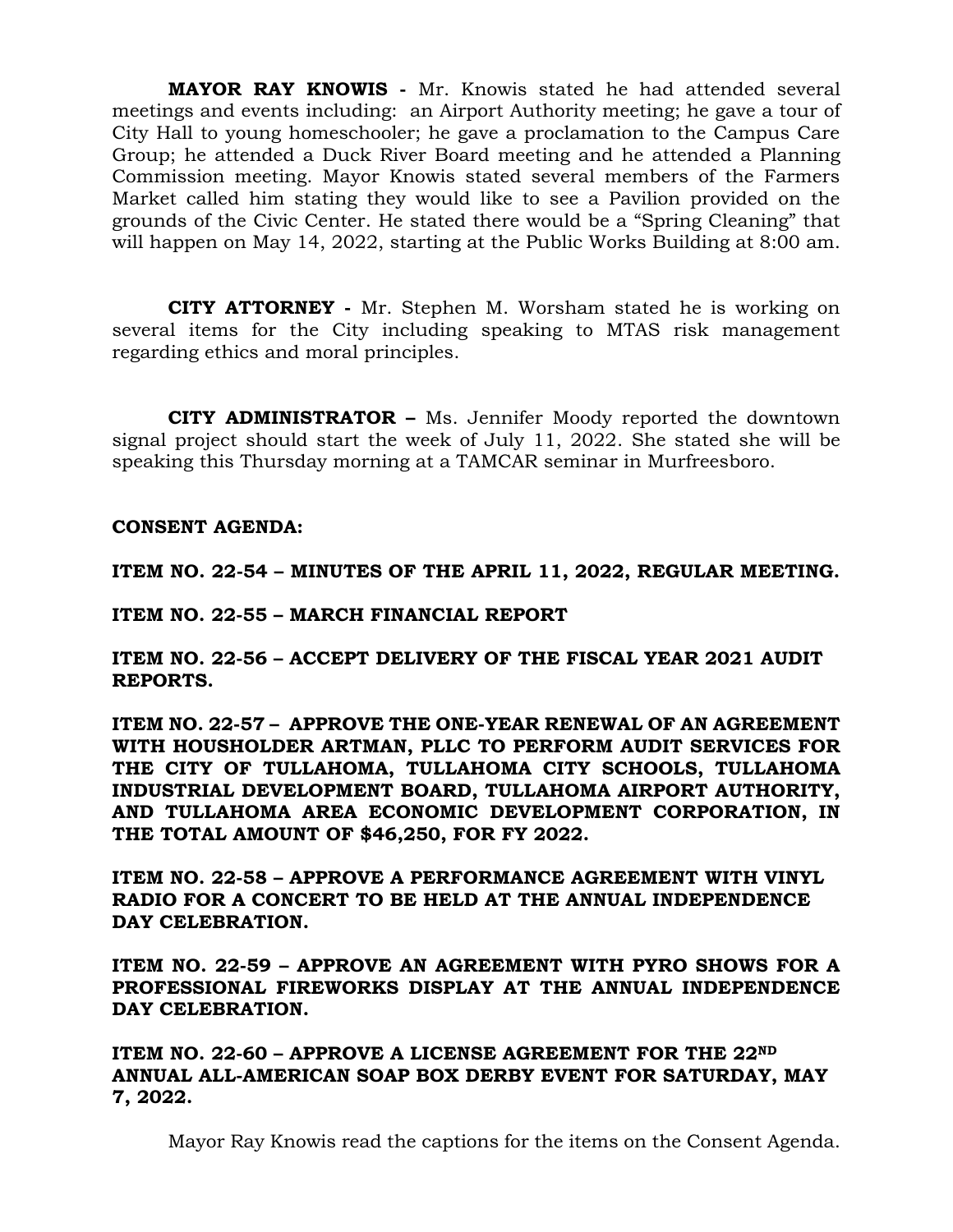Alderman Amacher asked to remove Item No. 22-59 from the consent agenda and put it under the New Business section of this agenda.

A motion was made by Alderman Berry and seconded by Alderman Blackwell to approve the items listed above (as amended) on the consent agenda.

On roll call all members present voted aye and it was so ordered.

### **UNFINISHED BUSINESS: - NONE -**

#### **NEW BUSINESS:**

# **ITEM NO. 22-61 – CONSIDER APPOINTMENT OF CITIZEN APPLICANTS TO FILL VACANCIES ON THE ARTS COUNCIL OF TULLAHOMA TO SERVE FOR NEW THREE-YEAR TERMS ENDING ON AUGUST 12, 2024.**

Mayor Ray Knowis read the caption for Agenda Item No. 22-61 and stated the applicants had an opportunity to speak earlier in the evening at the Comments from Citizens portion of the meeting. He stated these vacancies on the Arts Council of Tullahoma will be to serve for the remaining of a three-year term which ends on August 12, 2024. He said the details could be found on page 52 of tonight's agenda.

A motion was made by Alderman Berry and was seconded by Alderman Blanks to appoint all three (3) of tonight's applicants to the Arts Council.

On roll call all members present voted aye and it was so ordered.

# **ITEM NO. 22-62 – CONSIDER RE-APPOINTMENTS AS PRESENTED ON THE TULLAHOMA HEALTH, EDUCATION AND HOUSING FACILITIES BOARD.**

Mayor Ray Knowis read the caption for Agenda Item No. 22-62 and stated the background information can be found starting on page 69 of tonight's agenda.

A motion was made by Alderman Blackwell and was seconded by Alderman Berry to make these re-appointments as presented in the agenda to the Health, Education and Housing Facilities Board.

On roll call all members present voted aye and it was so ordered.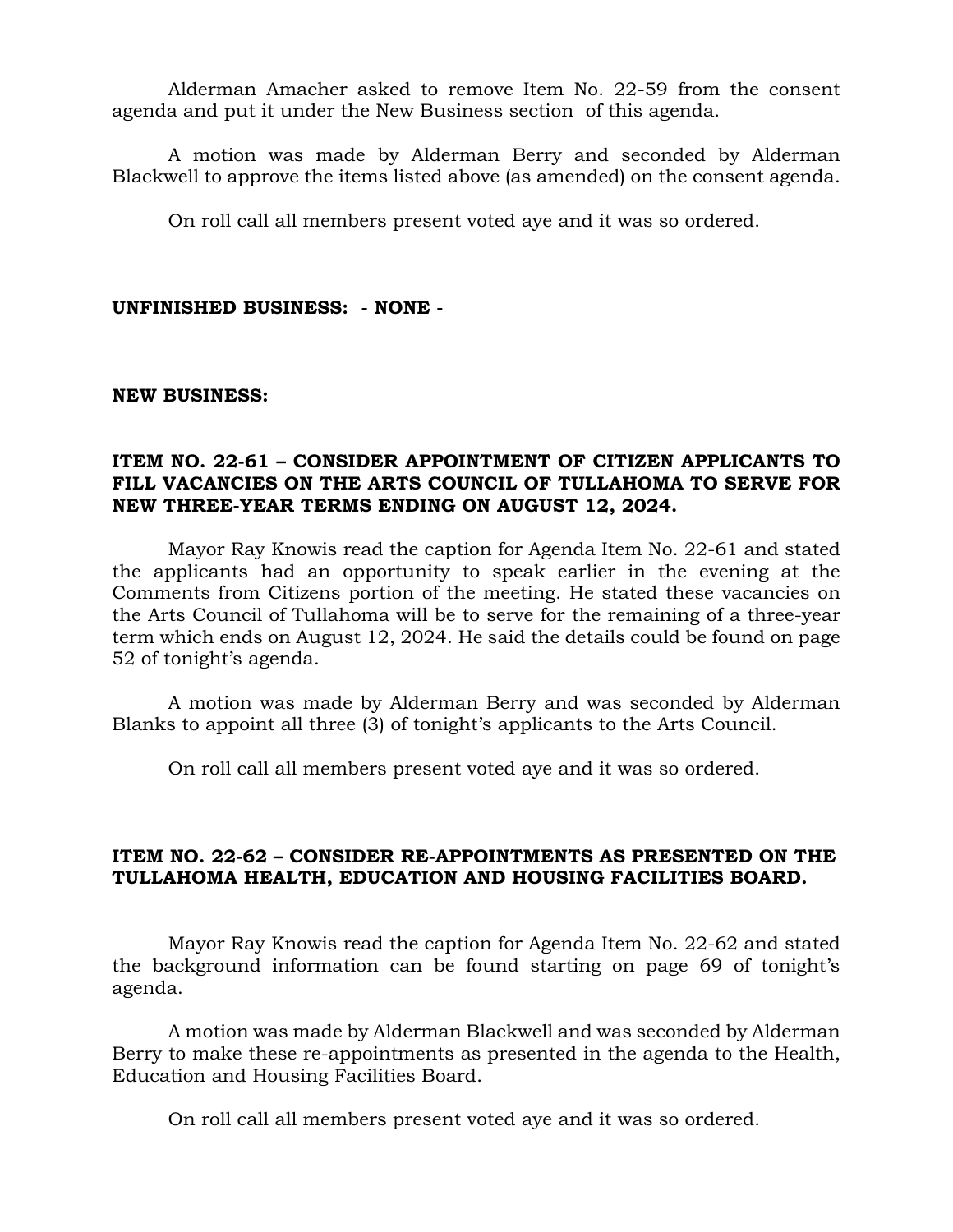### **RESOLUTION NO. 1896 – A RESOLUTION TO REPEAL RESOLUTION NO. 1701 WHICH AUTHORIZED CLOSURE OF A PORTION OF WALL STREET ALLEY.**

Mayor Ray Knowis read the caption for Resolution No. 1896 and stated the backup information can be found in tonight's agenda packet starting on page 71.

A motion was made by Alderman Blanks and was seconded by Alderman Amacher to approve Resolution No. 1896.

A discussion ensued. A suggestion was made to make some new signs to be placed in the alley for traffic flow.

On roll call all members present voted aye and it was so ordered.

**ORDINANCE NO. 1575 – AN ORDINANCE TO AMEND THE ZONING ORDINANCE OF THE CITY OF TULLAHOMA, TENNESSEE, WHICH IS ORDINANCE NO. 1392, BY AMENDING ARTICLE V GENERAL PROVISIONS – SECTION 505 LANDSCAPING REQUIREMENTS,** on the first of two readings required for approval**.**

Mayor Ray Knowis read the caption for Ordinance No. 1575 and stated the backup information can be found in tonight's agenda packet starting on page 75.

A motion was made by Alderman McGee and was seconded by Alderman Blackwell to adopt Ordinance No. 1575 on the first of two readings.

A discussion ensued.

City Administrator, Ms. Jennifer Moody, recognized Ms. Mary Samaniego, Senior Planner, for questions from the Board of Mayor and Aldermen.

An amendment was made by Alderman Dunn and was seconded by Alderman Blackwell to change the requirement of planting one tree per seventyfive (75) linear feet to one tree per fifty (50) linear feet.

A discussion ensued.

On roll call all members voted as follows:

Aye(s): Dunn Nay(s): Amacher, Berry, Blackwell, Blanks, Knowis, McGee

The results being one (1) Aye(s) and six (6) Nay(s), the motion failed.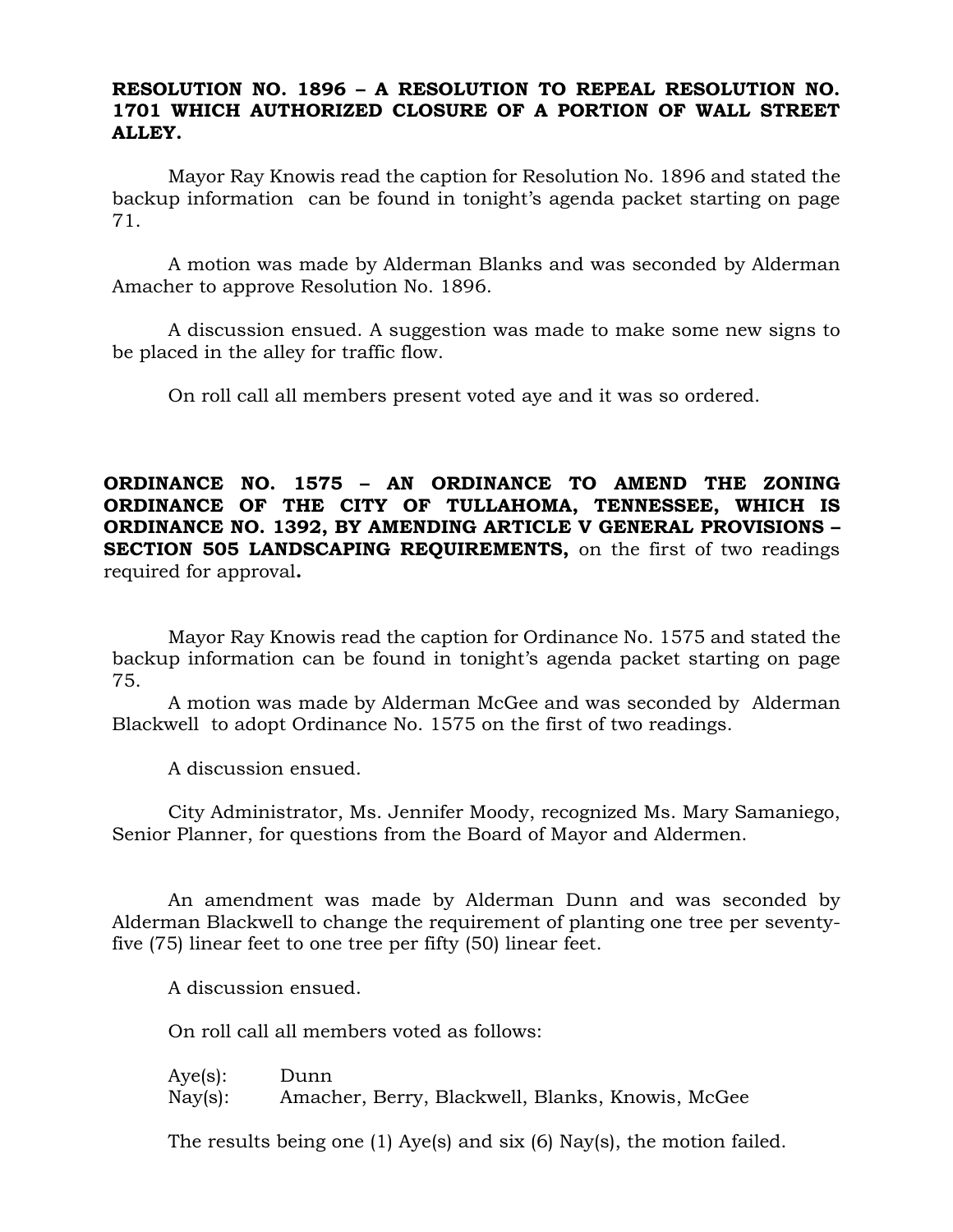The second amendment was made by Alderman Berry and seconded by Alderman Amacher to strike several words (on page 79 of the agenda) from the section 505 D under "Applicability" (see attached handout).

A discussion ensued.

On roll call all members voted as follows:

Aye(s): Amacher, Berry , Blanks, McGee Nay(s): Blackwell, Dunn, Knowis

The results being four (4) Aye(s) and three (3) Nay(s), the motion passed and was so ordered.

The third amendment was made by Alderman Amacher and seconded by Alderman Berry to create an exemption for hardships for those businesses that would net less than \$70,000 per year.

A discussion ensued.

On roll call all members voted as follows:

| Aye(s): | Amacher                                       |  |  |
|---------|-----------------------------------------------|--|--|
| Nay(s): | Berry, Blackwell, Blanks, Dunn, Knowis, McGee |  |  |

The results being one (1) Aye(s) and six (6) Nay(s), the motion failed.

The fourth amendment was made by Alderman Berry and seconded by Alderman Amacher to strike several words (on page 80 of the agenda) from the section 505 D 2 under "Maintenance" (see attached handout).

A discussion ensued.

On roll call all members voted as follows:

| Aye(s):           | Amacher, Berry, Blanks, McGee |
|-------------------|-------------------------------|
| $\text{Nay}(s)$ : | Blackwell, Dunn, Knowis       |

The results being four (4) Aye(s) and three (3) Nay(s), the motion passed and was so ordered.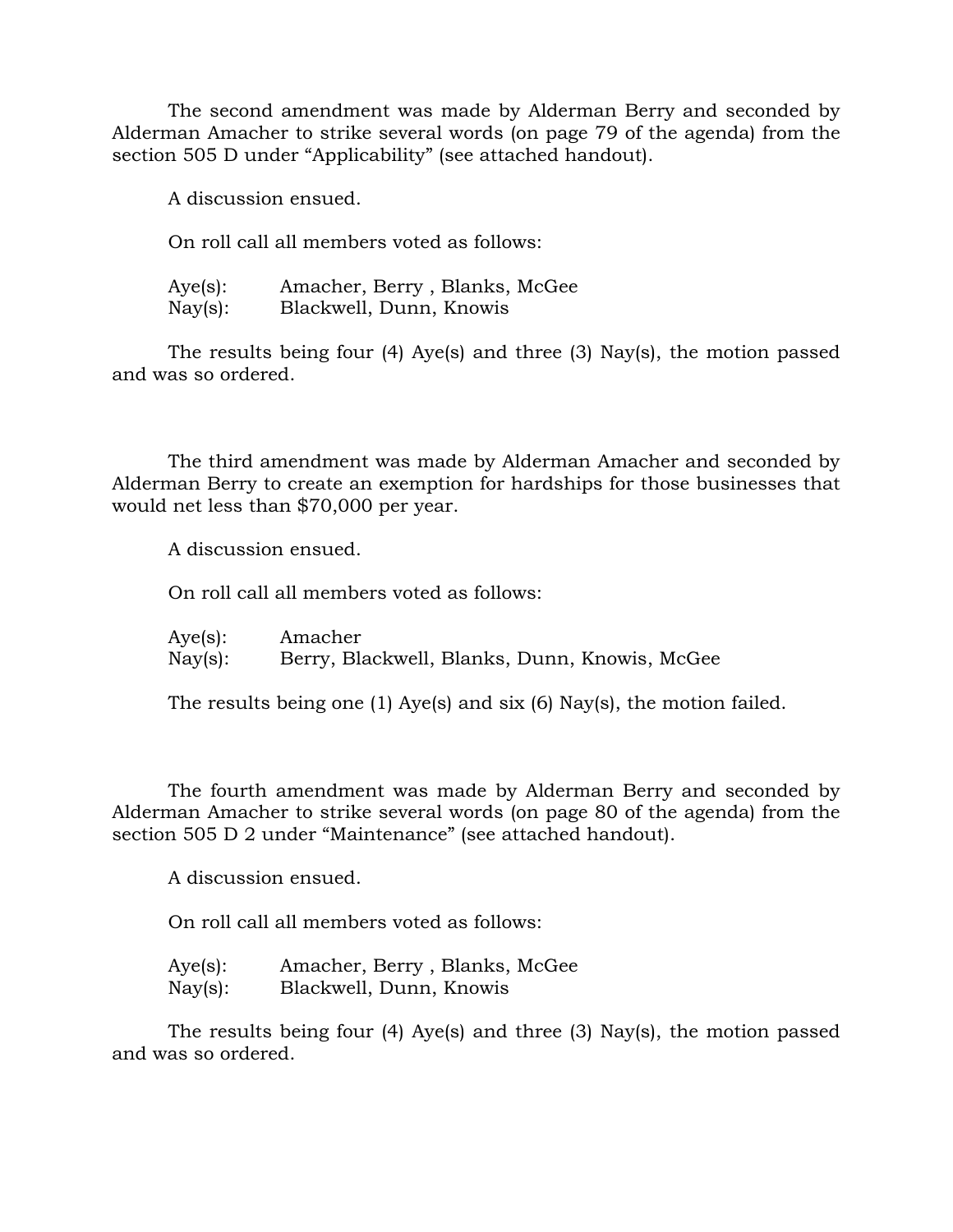The original motion as amended by the two passed amendments was called for a vote.

| On roll call all members voted as follows: |  |  |  |  |  |
|--------------------------------------------|--|--|--|--|--|
|--------------------------------------------|--|--|--|--|--|

Aye(s): Blackwell, Blanks, Dunn, Knowis, McGee Nay(s): Amacher, Berry

The results being five (5) Aye(s) and two (2) Nay(s), the motion passed and was so ordered.

At 7:40 pm a motion to continue the BMA meeting was made by Alderman Blackwell and it was seconded by Alderman Berry.

A discussion ensued.

On roll call all members voted as follows:

| Aye(s):           | Berry, Blackwell, Blanks, Dunn, Knowis, McGee |
|-------------------|-----------------------------------------------|
| $\text{Nay}(s)$ : | Amacher                                       |

The results being six (6) Ayes and one (1) Nay(s), the motion passed and was so ordered.

# **ITEM NO. 22-59 – APPROVE AN AGREEMENT WITH PYRO SHOWS FOR A PROFESSIONAL FIREWORKS DISPLAY AT THE ANNUAL INDEPENDENCE DAY CELEBRATION.**

Mayor Ray Knowis read the caption for Agenda Item No. 22-59 and he stated this item was removed from consent agenda by Alderman Amacher so they could discuss the item in detail.

Alderman Blackwell made a motion and it was seconded by Alderman Berry to approve Agenda Item No. 22-59.

A discussion ensued.

An amendment was made by Alderman Amacher to have a shorter Pyro Show but with larger bangs. This failed for a lack of a second.

Both Ms. Jennifer Moody, City Administrator and Mr. David Anderson, Director of Parks and Recreation spoke.

The original motion was called for a vote.

On roll call all members present voted aye and it was so ordered.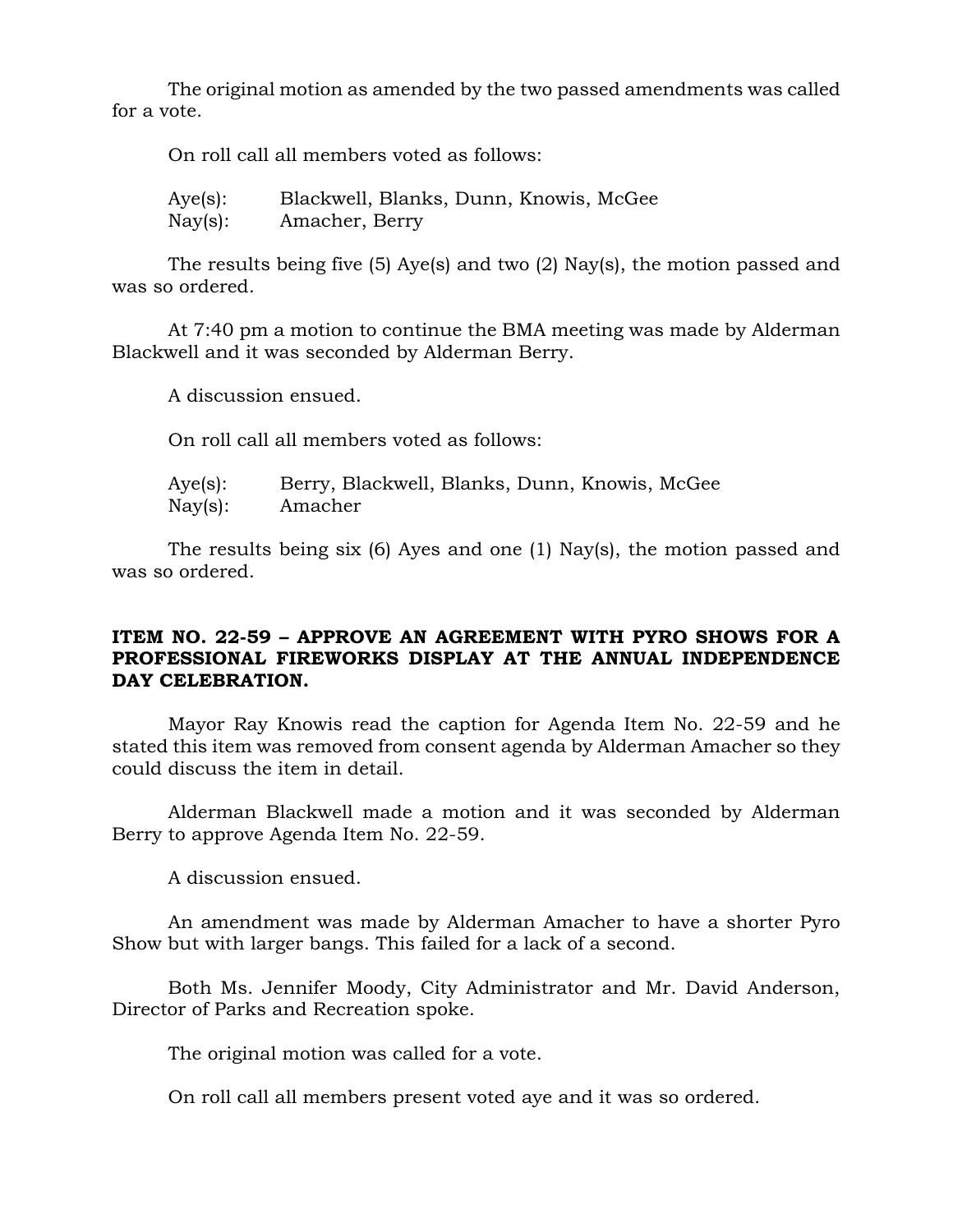### **ITEM NO. 22-63 – TO DISCUSS DISCIPLINARY ACTIONS FOR ALDERMAN AMACHER'S WORDS AND ACTIONS DURING THE APRIL 11, 2022, BOARD OF MAYOR AND ALDERMEN MEETING AS WELL AS THE FEBRUARY 28, 2022, EXECUTIVE SESSION.**

City Recorder, Rosemary Golden, read the caption for the added agenda item.

A motion was made by Alderman Dunn and it was seconded by Alderman Berry to open the floor for discussion.

A long discussion ensued but no Board action was taken.

# **ITEM NO. 22-64 – TO INVOKE AN INVESTIGATION (UNDER TITLE 1, CHAPTER 2, SECTION 210 OF THE CITY'S CHARTER) REGARDING ALDERMAN AMACHER.**

City Recorder, Rosemary Golden, read the caption for the added agenda item.

Alderman Amacher called, "point of order" and stated this was not proper procedure for a sitting board member and asked the Mayor to proceed carefully.

Mayor Knowis recognized the City Attorney, Mr. Stephen M. Worsham. He was asked his opinion regarding this issue / this process. Mr. Worsham said he did not believe this section of our charter would apply to this case.

Therefore, the motion was not in order, so the discussion and motion ended.

There being no further business to come before the Board of Mayor and Aldermen at this time, the Board Meeting adjourned at 8:25 p.m.

\_\_\_\_\_\_\_\_\_\_\_\_\_\_\_\_\_\_\_\_\_ \_\_\_\_\_\_\_\_\_\_\_\_\_\_\_\_\_\_\_\_\_\_\_\_\_

**CITY RECORDER MAYOR**